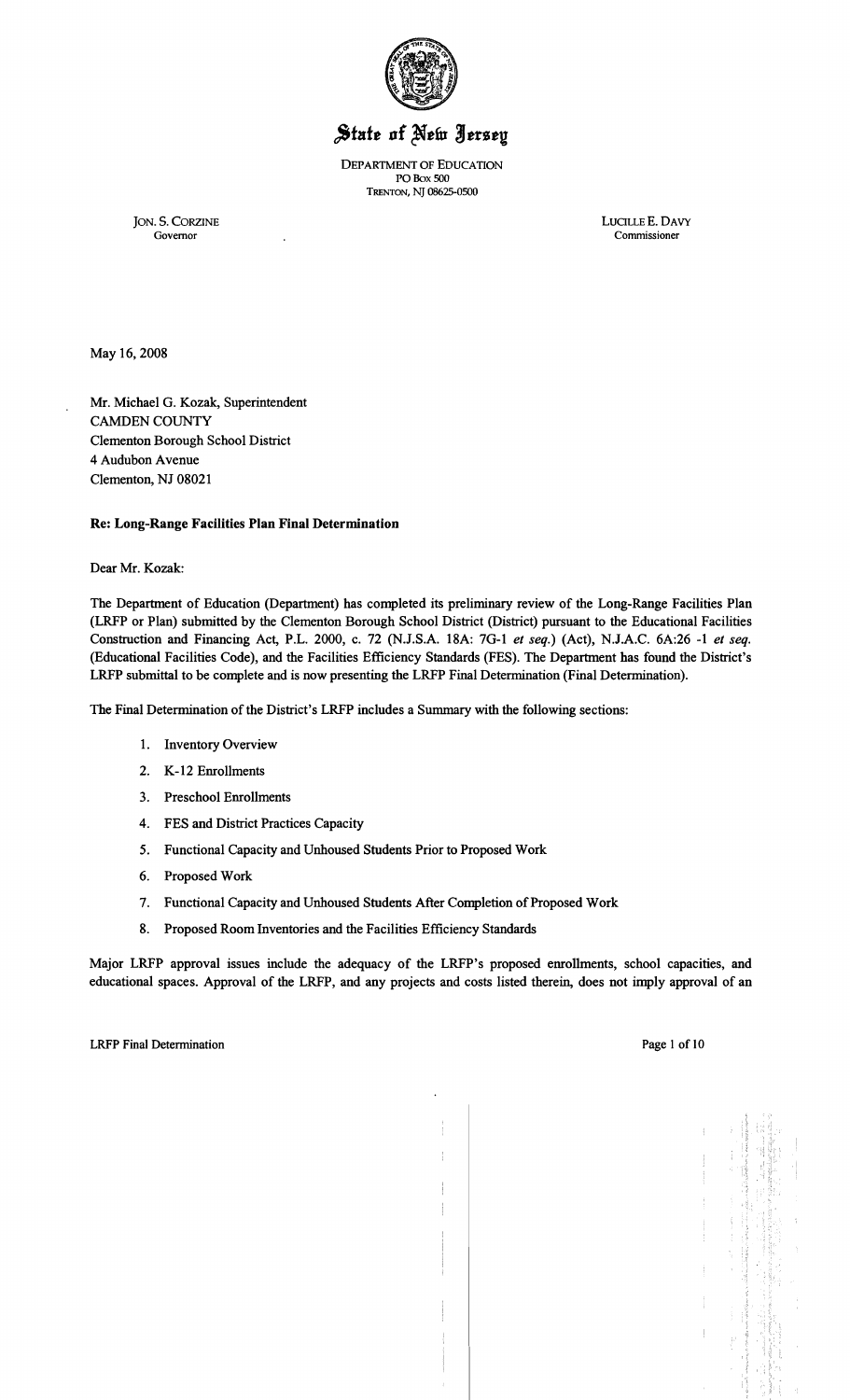Major LRFP approval issues include the adequacy of the LRFP's proposed emollments, school capacities, and educational spaces. Approval of the LRFP, and any projects and costs listed therein, does not imply approval of an individual school facilities project or its corresponding costs and eligibility for State support under the Act. Similarly, approval of the LRFP does not imply approval of portions of the Plan that are inconsistent with the Department's FES and proposed building demolition or replacement. Determination of preliminary eligible costs and final eligible costs will be made at the time of the approval of a particular school facilities project pursuant to N.J.S.A. 18A:7G-5. The District must submit a feasibility study as part of the school facilities project approval process, pursuant to N.J.S.A. 18A:7G-7b, to support proposed building demolition or replacement. The feasibility study should demonstrate that a building might pose a risk to the safety of the occupants after rehabilitation or that rehabilitation is not cost-effective.

Following the approval of the LRFP, the District may submit an amendment to the approved LRFP for Department review. Unless and until an amendment to the LRFP is submitted to and approved by the Commissioner of the Department pursuant to N.J.S.A. 18A:7G-4(c), the approved LRFP shall remain in effect. The District may proceed with the implementation of school facilities projects that are consistent with the approved LRFP whether or not the school facilities project contains square footage that may be ineligible for State support.

We trust that this document will adequately explain the Final Determination and allow the District to move forward with the initiation of projects within its LRFP. Please contact Frank LoDolce Regional Director at the Office of School Facilities at (609) 609-292-7078 with any questions or concerns that you may have.

Sincerely,

Twill Eday

Lucille E. Davy Commissioner

Enclosure

c: Willa Spicer, Deputy Commissioner John Hart, Chief of Staff Rochelle Hendricks, Assistant Commissioner, Division of District and School Improvement William King, Assistant Commissioner, Division of Field Services Kathryn Forsyth, Director of Public Information Aaron R. Graham, Bergen County, Executive County Superintendent Bernard E. Piaia, Director, School Facilities, Office of the Chief of Staff Frank LoDo1ce, Regional Director, School Facilities, Office of the Chief of Staff William Bauer, County Manager, School Facilities, Office of the Chief of Staff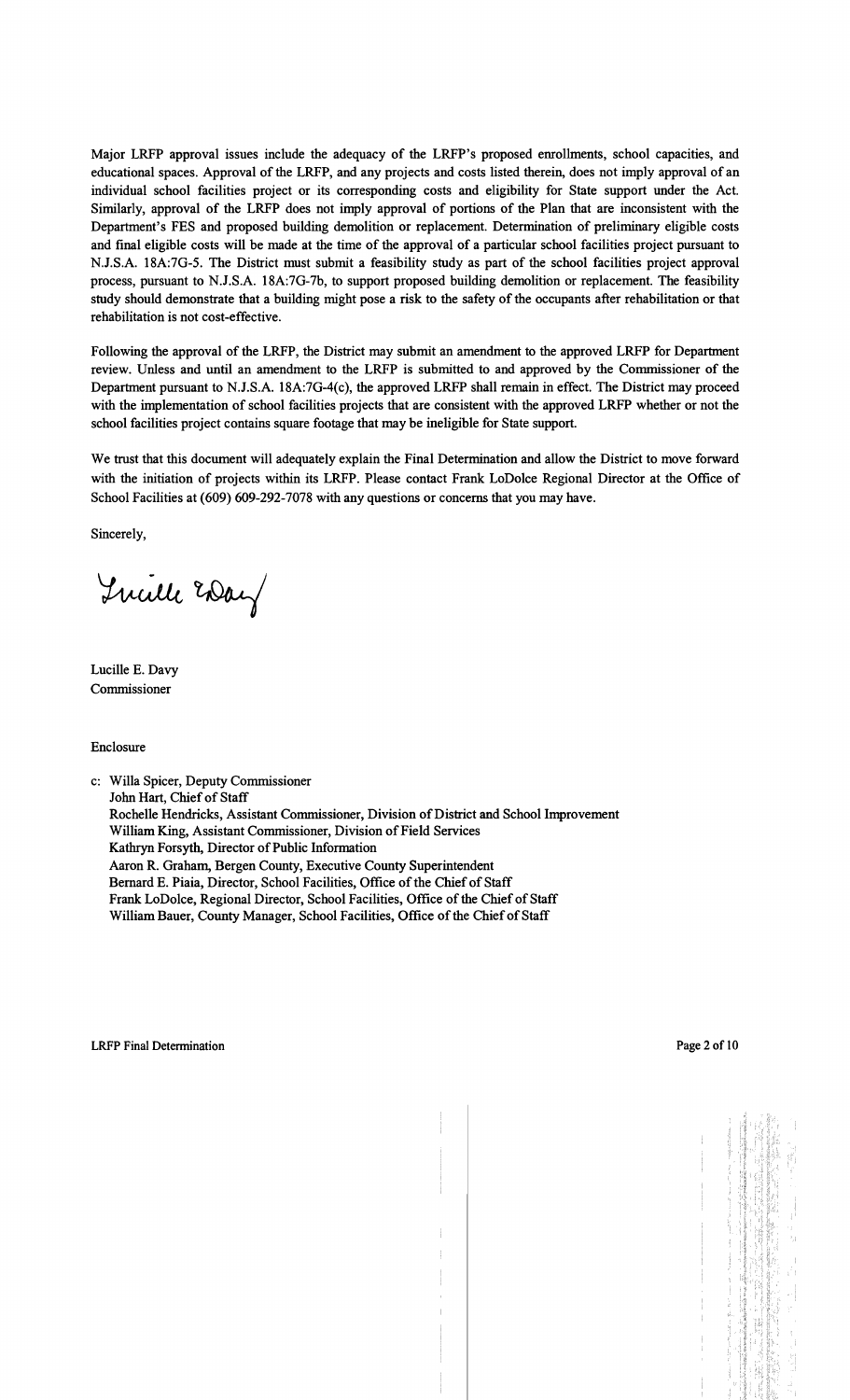# LONG-RANGE FACILITIES PLAN Final Determination Summary

# Clementon Borough School District

The Department of Education (Department) has completed its review of the Long-Range Facilities Plan (LRFP or Plan) submitted by the Clementon Borough School District (District) pursuant to the Educational Facilities Construction and Financing Act, P.L. 2000, c.72 (NJ.S.A. 18A:7G-l *et seq.)* (Act), NJ.A.C. 6A:26-1 et seq. (Educational Facilities Code), and the Facilities Efficiency Standards (FES).

This is the Department's Final Determination Summary (Summary) of the LRFP. The Summary is based on the standards set forth in the Act, the Educational Facilities Code, the FES, District entered data in the LRFP and Project Application and Tracking System (LRFP website), and District supplied supporting documentation. The Summary consists of nine sections. The referenced reports in *italic* text are standard LRFP reports available on the Department's LRFP website.

## 1. Inventory Overview

The District provides services for students in grades PK-8. The predominant existing school grade configuration is PK-8. The predominant proposed school grade configuration is PK-8. The District is classified as an "Under 55 ECPA" district for funding purposes.

The District identified existing and proposed schools, sites, buildings, playgrounds, playfields, and parking lots in its LRFP. The total number of existing and proposed district-owned or leased schools, sites, and buildings are listed in Table 1. A detailed description of each asset can be found in the LRFP website report titled *"Site Asset Inventory Report. "* 

|                                                      | <b>Existing</b> | <b>Proposed</b> |
|------------------------------------------------------|-----------------|-----------------|
| <b>Sites:</b>                                        |                 |                 |
| <b>Total Number of Sites</b>                         |                 |                 |
| Number of Sites with no Buildings                    |                 |                 |
| Number of Sites with no Instructional Buildings      |                 | 0               |
| <b>Schools and Buildings:</b>                        |                 |                 |
| <b>Total Number of Schools</b>                       |                 |                 |
| <b>Total Number of Instructional Buildings</b>       |                 |                 |
| Total Number of Administrative and Utility Buildings |                 |                 |
| <b>Total Number of Athletic Facilities</b>           |                 |                 |
| <b>Total Number of Parking Facilities</b>            |                 |                 |
| <b>Total Number of Temporary Facilities</b>          |                 |                 |

### Table 1: Inventory Summary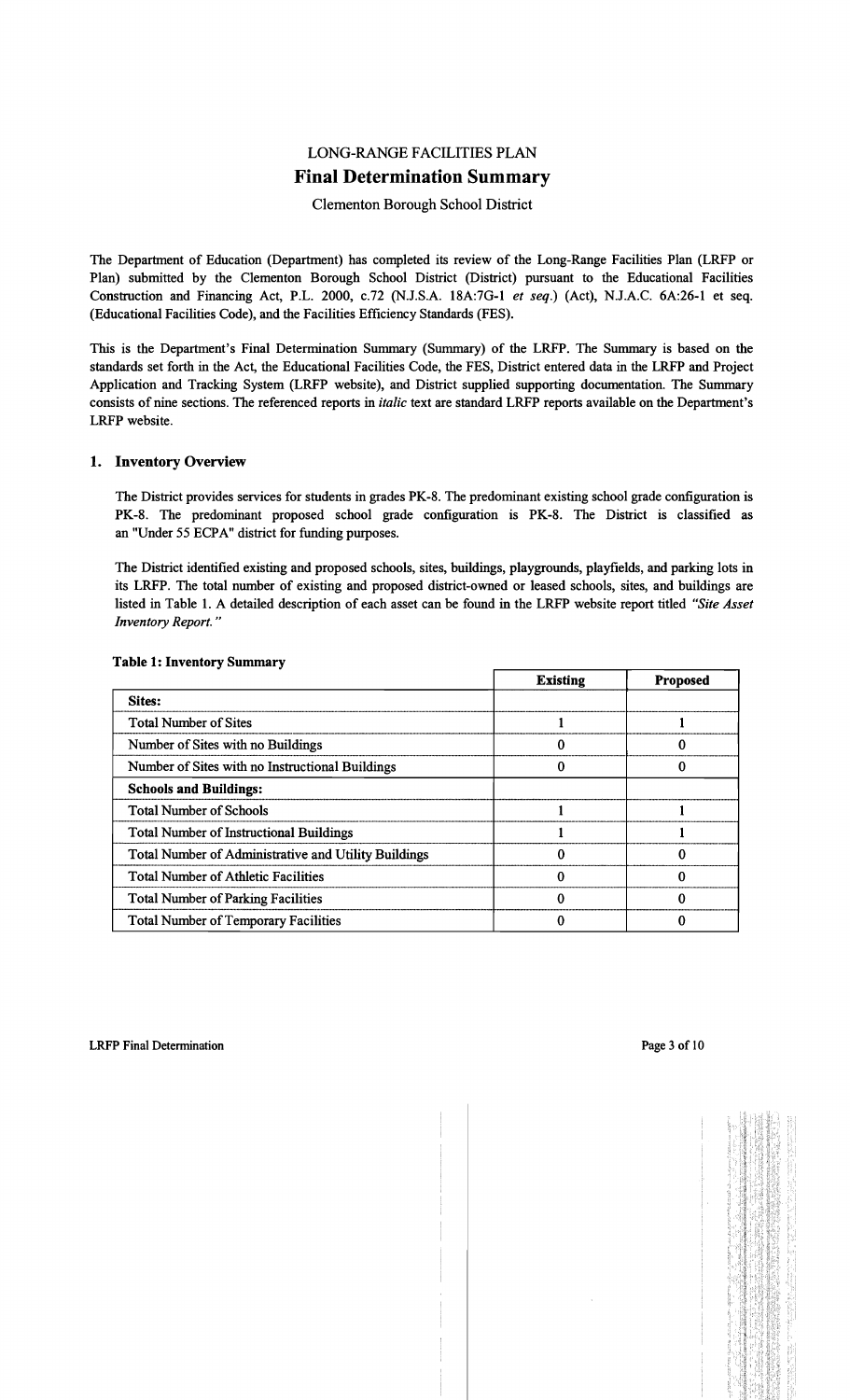As directed by the Department, incomplete school facilities projects that have project approval from the Department are represented as "existing" in the Plan. District schools with incomplete approved projects that include new construction or the reconfiguration of existing program space are as follows: n/a.

Major conclusions are as follows:

- The District is proposing to maintain the existing number of District-owned or leased sites.
- The District is proposing to maintain the existing number of District-owned or operated schools.
- The District is proposing to maintain the existing number of District-owned or leased instructional buildings. The District is proposing to maintain the existing number of District-owned or leased noninstructional buildings.

FINDINGS The Department has determined that the proposed inventory is adequate for review of the District's LRFP. However, the LRFP determination does not imply approval of an individual school facilities project listed within the LRFP. The District must submit individual project applications for project approval. If building demolition or replacement is proposed, the District must submit a feasibility study, pursuant to N.J.S.A. 18A:7G-7b, as part of the application for the specific school facilities project.

# 2. K-12 Enrollments

The District determined the number of students, or "proposed enrollments," to be accommodated in the LRFP on a district-wide basis and in each school. The District's existing and proposed enrollments for grades K-12 and the cohort-survival projection provided by the Department on the LRFP website are listed in Table 2. Detailed information can be found in the LRFP website report titled *"Enrollment Projection Detail.* " Existing and proposed school enrollments and grade alignments can be found in the report titled *"Enrollment and School Grade Alignment.*" An analysis of preschool enrollments is provided in Section 3.

| 1991, 21 12 13 14 15 16 16 17 18 19 19 19 19 19 19 1 |                                   |                                                |                                                       |  |  |
|------------------------------------------------------|-----------------------------------|------------------------------------------------|-------------------------------------------------------|--|--|
|                                                      | <b>Actual Enrollments</b><br>2005 | <b>District Proposed</b><br><b>Enrollments</b> | <b>Department's LRFP</b><br><b>Website Projection</b> |  |  |
| Grades K-5, including SCSE                           | 354                               | 479                                            | 479                                                   |  |  |
| Grades 6-8, including SCSE                           | 182                               | 223                                            | 223                                                   |  |  |
| Grades 9-12, including SCSE                          |                                   |                                                |                                                       |  |  |
| <b>District K-12 Totals</b>                          | 536                               | 702                                            | 702                                                   |  |  |

### Table 2: K-12 Enrollment Comparison

*"SCSE"* = *Sel.f-Contained Special Education* 

Major conclusions are as follows:

- The District elected to use the Department's LRFP website projection. Supporting documentation was submitted to the Department as required to justify the proposed enrollments.
- The District is planning for increasing enrollments.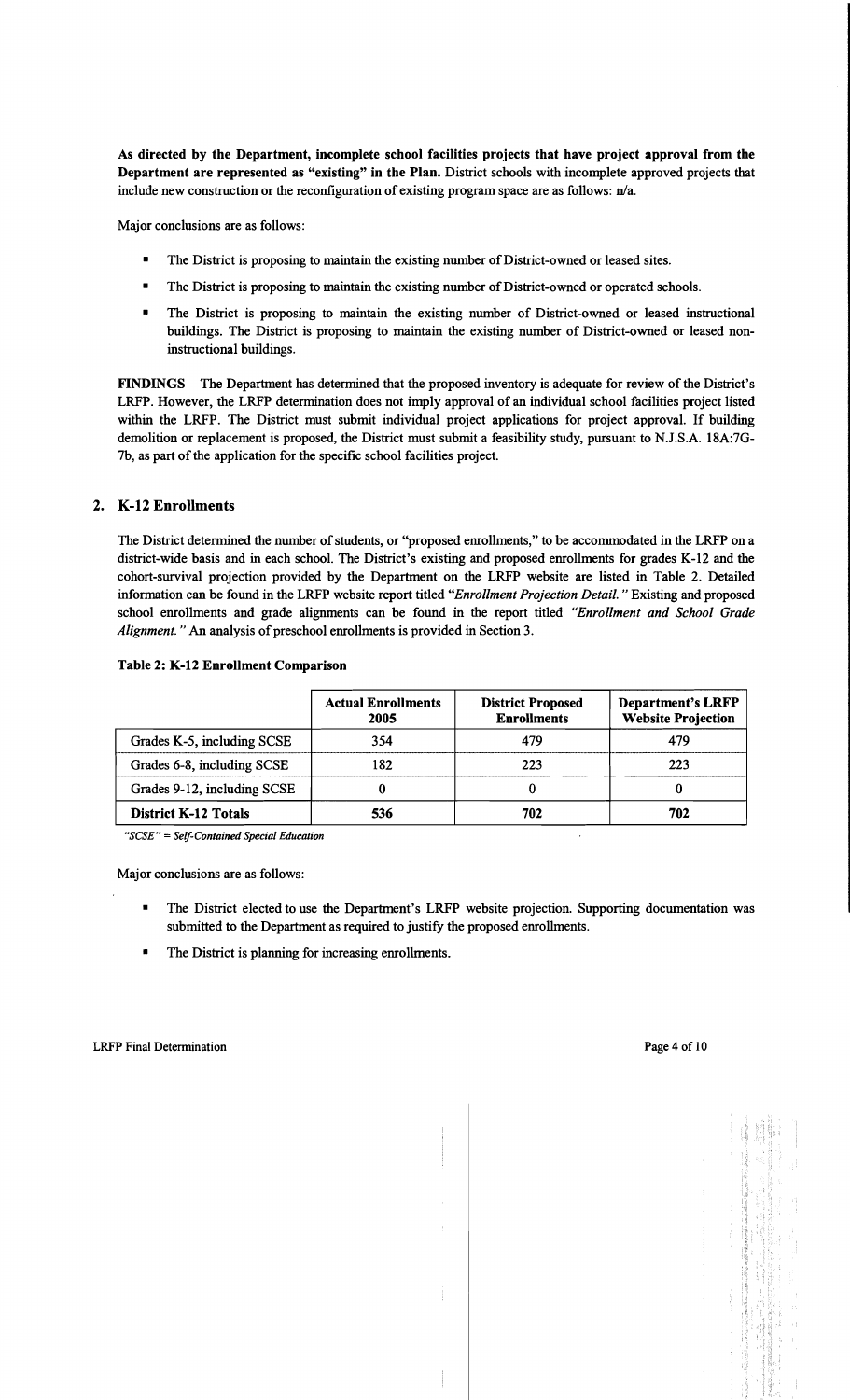FINDINGS The Department has determined that the District's proposed enrollments are supportable for review of the District's LRFP. The Department will require a current enrollment projection at the time an application for a school facilities project is submitted incorporating the District's most recent Fall Enrollment Report in order to verify that the LRFP's planned capacity continues to be appropriate for enrollments.

# 3. Preschool Enrollments

The District identified the preschool universe for five-year planning purposes. Preschool enrollments include three year olds, if applicable, four year olds, and special education students.

Table 3 summarizes existing and proposed preschool enrollments in District and private provider facilities. Proposed private provider use is based on 2007-08 projections by the Department's Office of Early Childhood.

#### Table 3: Preschool Enrollments

|                          | <b>Total Preschool</b> | <b>District</b> | <b>Private Provider</b> |
|--------------------------|------------------------|-----------------|-------------------------|
| Actual (2005-06)         | ີ<br>LL                | LL              |                         |
| <b>District Proposed</b> | 26                     | 26              |                         |

Major conclusions are as follows:

- The District does not provide a preschool program for three year olds and a halfday preschool program for four year olds.
- The District does not utilize private providers to accommodate preschool students.

FINDINGS The Department has determined that the District-proposed preschool enrollments are adequate for review of the District's LRFP. The Department will require a current enrollment projection at the time an application for a school facilities project is submitted incorporating the District's most recent Fall Enrollment Report and an update on private provider enrollments in order to verify that the LRFP's planned capacity continues to meet District enrollments.

# 4. FES and District Practices Capacity

The proposed room inventories for each school were analyzed to determine whether the LRFP provides adequate capacity for the proposed enrollments. Two capacity calculation methods, called *"FES Capacity"* and *"District Practices Capacity,* " were used to assess existing and proposed school capacity in accordance with the FES and District program delivery practices. A third capacity calculation, called *"Functional Capacity*," determines Unhoused Students and potential State support for school facilities projects. Functional Capacity is analyzed in Section 5 of this Summary.

*FES Capacity* only assigns capacity to pre-kindergarten *(if district-owned or operated)*, kindergarten, general, and self-contained special education classrooms. No other room types are considered to be capacity-generating. Class size is based on the FES and is prorated for classrooms that are sized smaller than FES classrooms. FES Capacity is most accurate for elementary schools, or schools with non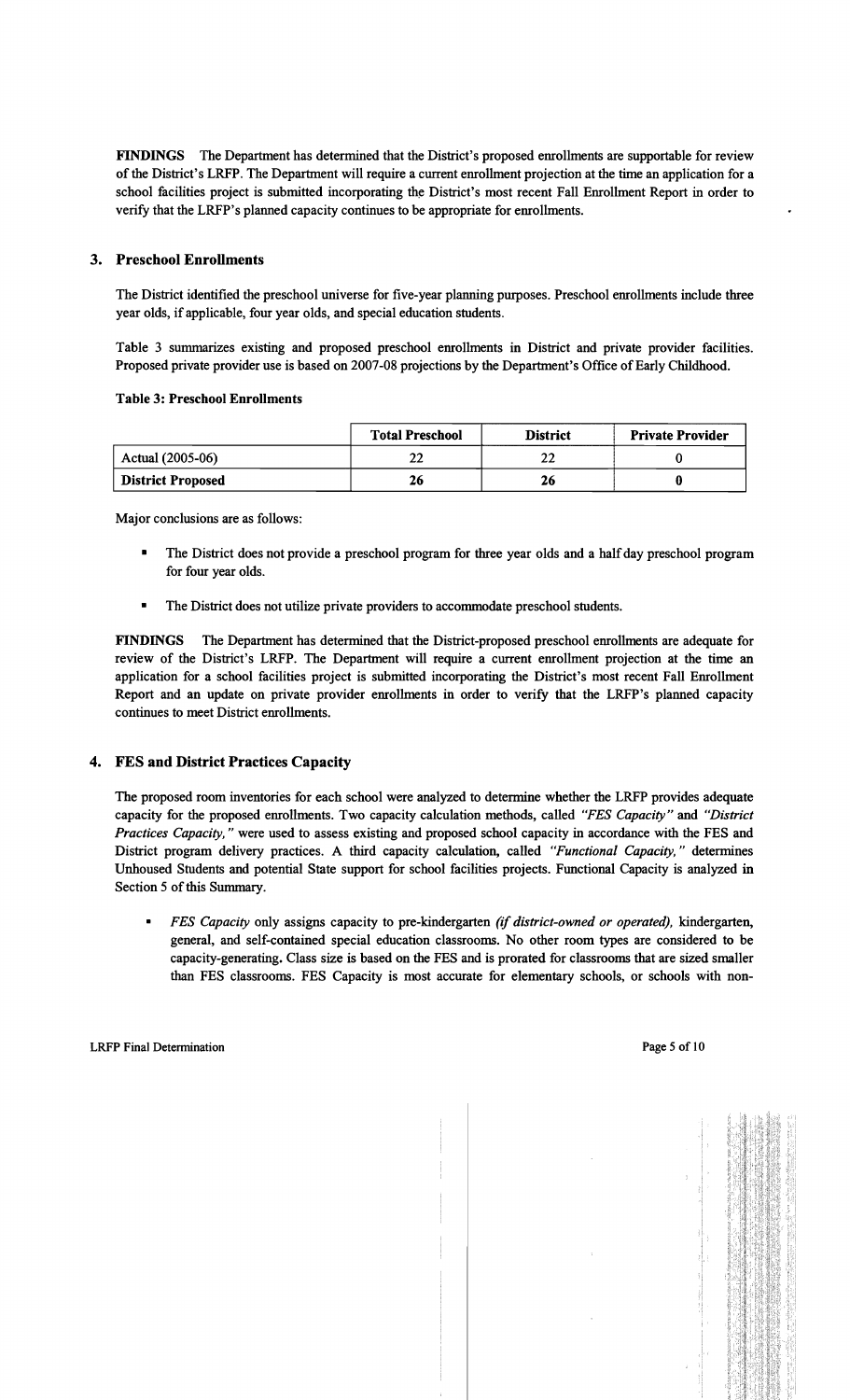departmentalized programs, in which instruction is "homeroom" based. This capacity calculation may also be accurate for middle schools depending upon the program structure. However, this method usually significantly understates available high school capacity since specialized spaces that are typically provided in lieu of general classrooms are not included in the capacity calculations.

*District Practices Capacity* allows the District to include specialized room types in the capacity calculations and adjust class size to reflect actual practices. This calculation is used to review capacity and enrollment coordination in middle and high schools.

A capacity utilization factor in accordance with the FES is included in both capacity calculations. A 90% capacity utilization rate is applied to classrooms serving grades K-8. An 85% capacity utilization rate is applied to classrooms serving grades 9-12. No capacity utilization factor is applied to preschool classrooms.

Table 4 provides a summary of existing and proposed district-wide capacities. Detailed information can be found in the LRFP website report titled *"FES and District Practices Capacity. "* 

|                                                 | <b>Total FES Capacity</b> | <b>Total District Practices Capacity</b> |
|-------------------------------------------------|---------------------------|------------------------------------------|
| (A) Proposed Enrollments                        | 728                       | 728                                      |
| (B) Existing Capacity                           | 575                       | 778                                      |
| <i><b>*Existing Capacity Status (B)-(A)</b></i> | $-153$                    | 50                                       |
| (C) Proposed Capacity                           | 575                       | 778                                      |
| <i><b>*Proposed Capacity Status (C)-(A)</b></i> | -153                      | 50                                       |

## Table 4: FES and District Practices Capacity Summary

*• Positive numbers signify surplus capacity; negative numbers signify inadequate capacity. Negative values for District Practices capacity are acceptable ifproposed enrollments do not exceed 100% capacity utilization.* 

Major conclusions are as follows:

- The District has appropriately coordinated proposed school capacities and enrollments in the LRFP.
- Adequate justification has been provided by the District if capacity for a school deviates from the proposed enrollments by more than 5%.

FINDINGS The Department has determined that proposed District capacity, in accordance with the proposed enrollments, is adequate for review of the District's LRFP. The Department will require a current enrollment projection at the time an application for a school facilities project is submitted, incorporating the District's most recent Fall Enrollment Report, in order to verify that the LRFP's planned capacity meets the District's updated enrollments.

# 5. Functional Capacity and Unhoused Students Prior to Proposed Work

*Functional Capacity* was calculated and compared to proposed enrollments to provide a preliminary estimate of Unhoused Students and new construction funding eligibility. Functional Capacity is the adjusted gross square feet of a school building *(total gross square feet minus excluded space)* divided by the minimum area allowance per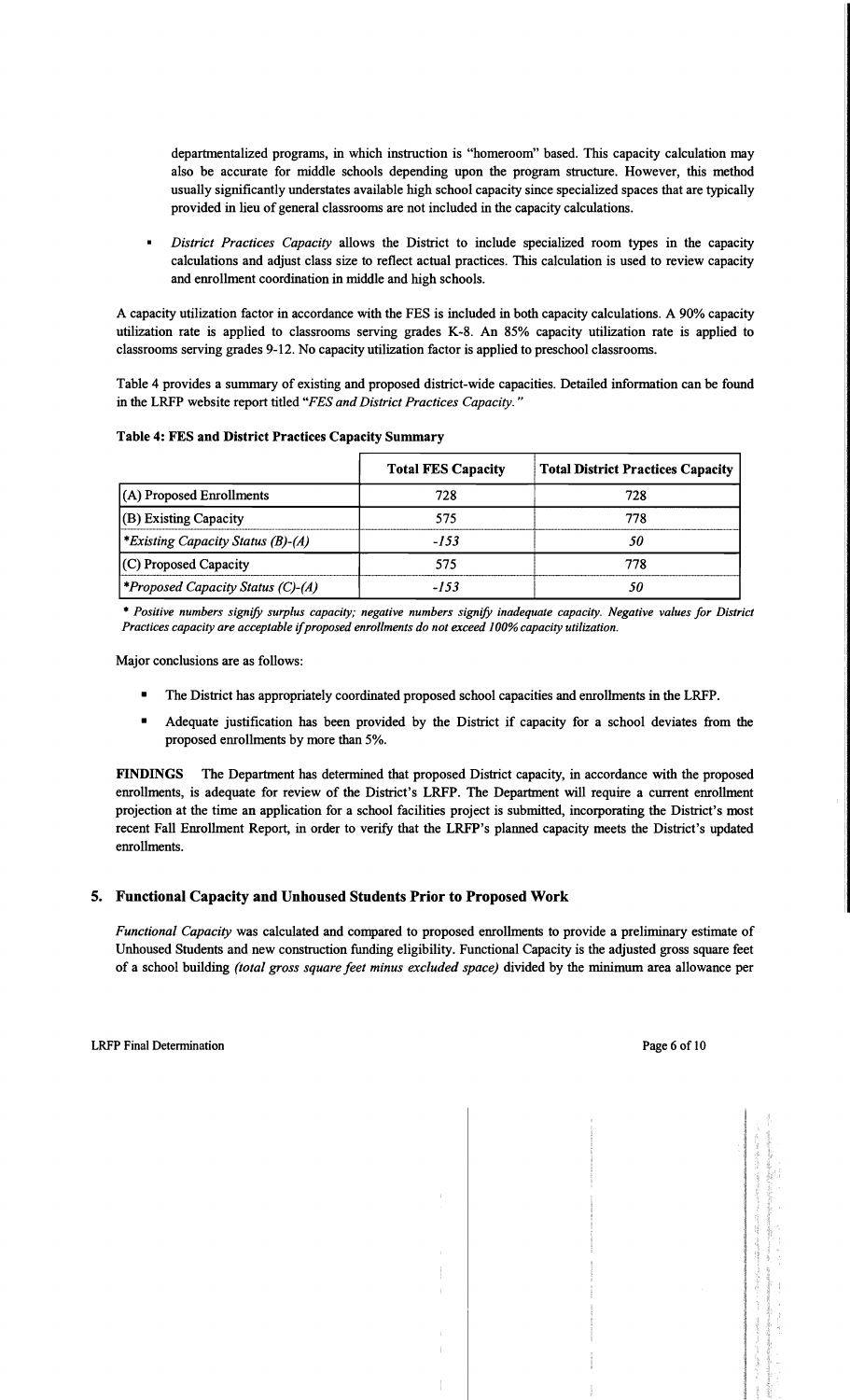Full-time Equivalent student for the grade level contained therein. Unhoused Students is the number of students projected to be enrolled in the District that exceeds the Functional Capacity of the District's schools pursuant to N.J.A.C.6A:26-2.2(c).

*"Excluded Square Feet"* in the LRFP Functional Capacity calculation includes (1) square footage exceeding the FES for any pre-kindergarten, kindergarten, general education, or self-contained special education classroom; (2) grossing factor square footage *(corridors, stairs, mechanical rooms, etc.)* that exceeds the FES allowance, and (3) square feet proposed to be demolished or discontinued from use. Excluded square feet may be revised during the review process for individual school facilities projects.

Table 5 provides a preliminary assessment of Functional Capacity, Unhoused Students, and Estimated Maximum Approved Area for the various grade groups in accordance with the FES. Detailed infonnation concerning the calculation and preliminary excluded square feet can be found in the LRFP website reports titled *"Functional Capacity and Unhoused Students"* and *"Functional Capacity Excluded Square Feet."* 

|                        |            | в          |                 |                |                          |
|------------------------|------------|------------|-----------------|----------------|--------------------------|
|                        |            | Estimated  |                 | D              | $E = C x D$              |
|                        | A          | Existing   | $C = A-B$       | Area           | <b>Estimated Maximum</b> |
|                        | Proposed   | Functional | Unhoused        | Allowance      | Approved Area for        |
|                        | Enrollment | Capacity   | <b>Students</b> | (gsf/students) | <b>Unhoused Students</b> |
| Preschool (PK)         | 26         | 22         | 4               | 125.00         | 541                      |
| Elementary (K-5)       | 479        | 389        | 80              | 125.00         | 9,959                    |
| Middle $(6-8)$         | 223        | 186        | 37              | 134.00         | 4,970                    |
| $High(9-12)$           | 0          | $\bf{0}$   | 0               | 151.00         |                          |
| <b>District Totals</b> | 728        | 607        |                 |                |                          |

Table 5: Functional Capacity and Unhoused Students Prior to Proposed Work

Major conclusions are as follows:

- The calculations for "Estimated Existing Functional Capacity" do not include school facilities projects that have been approved by the Department but were not under construction or complete at the time of Plan submission.
- The District, based on the preliminary LRFP assessment, does not have Unhoused Students for the following FES grade groups: Grades 9-12.
- The District, based on the preliminary LRFP assessment, has Unhoused Students for the following FES grade groups: Grades PK, K-5, 6-8.
- The District is not proposing to demolish or discontinue the use of existing District-owned instructional space. The Functional Capacity calculation excludes square feet proposed to be demolished or discontinued for the following FES grade groups:  $n/a$ .

FINDINGS Functional Capacity and Unhoused Students calculated in the LRFP are preliminary estimates. Justification for square footage in excess of the FES and the determination of additional excluded square feet, Preliminary Eligible Costs (PEC), and Final Eligible Costs (FEC) will be included in the review process for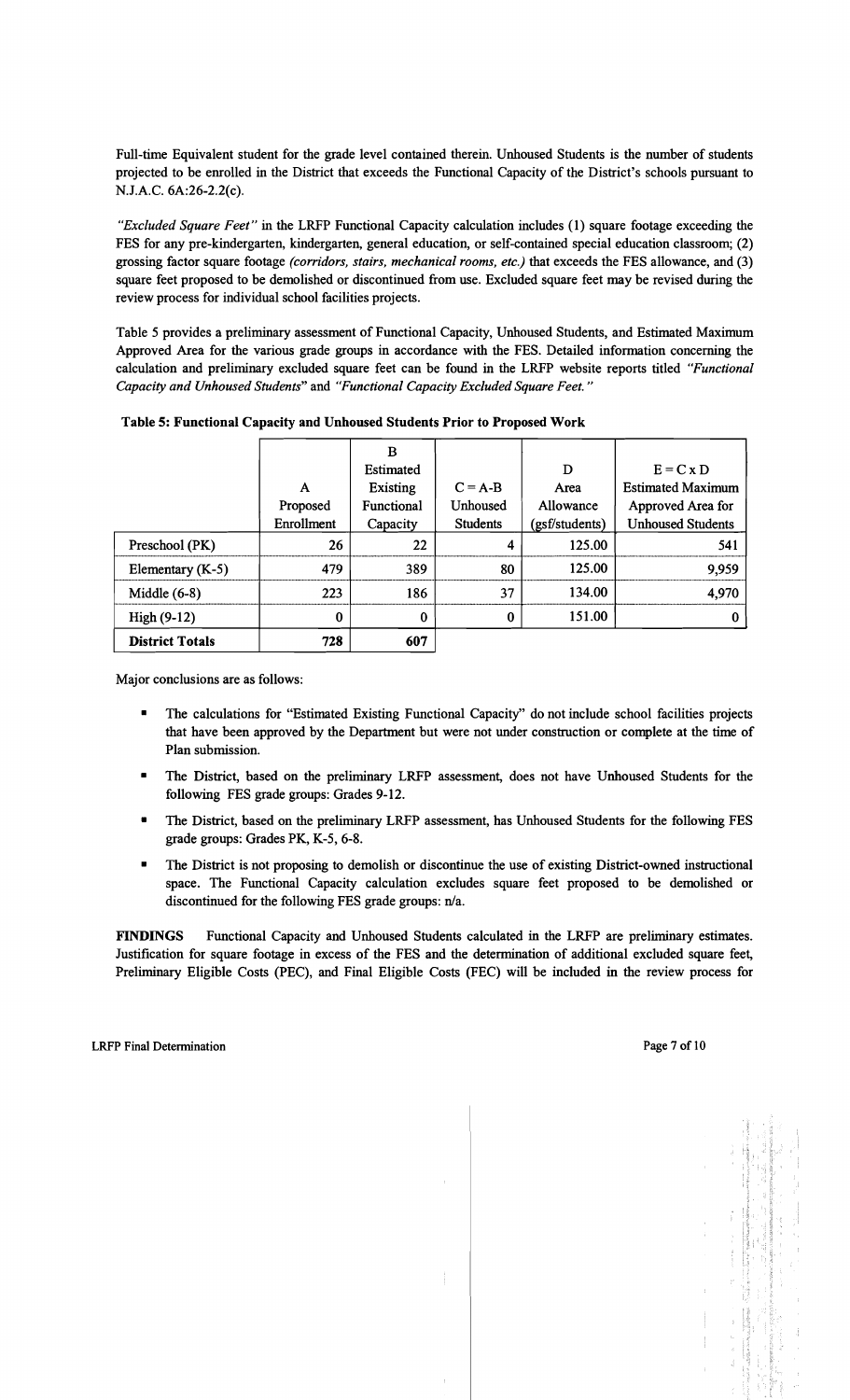specific school facilities projects. A feasibility study undertaken by the District is required if building demolition or replacement is proposed per N.J.A.C. 6A:26-2.3(b)(10).

## 6. Proposed Work

The District was instructed to review the condition of its facilities and sites and to propose corrective *"system"*  and *"inventory"* actions in its LRFP. *"System"* actions upgrade existing conditions without changing spatial configuration or size. Examples of system actions include new windows, finishes, and mechanical systems. *"Inventory"* actions address space problems by removing, adding, or altering sites, schools, buildings and rooms. Examples of inventory actions include building additions, the reconflguration of existing walls, or changing room use.

Table 6 summarizes the type of work proposed in the District's LRFP for instructional buildings. Detailed information can be found in the LRFP website reports titled *"Site Asset Inventory," "LRFP Systems Actions Summary,* " *and "LRFP Inventory Actions Summary. "* 

| <b>Type of Work</b>                                            | Work Included in LRFP |
|----------------------------------------------------------------|-----------------------|
| <b>System Upgrades</b>                                         | Yes                   |
| <b>Inventory Changes</b>                                       |                       |
| Room Reassignment or Reconfiguration                           | No                    |
| <b>Building Addition</b>                                       | No                    |
| New Building                                                   | No                    |
| Partial or Whole Building Demolition or Discontinuation of Use | No                    |
| New Site                                                       | No                    |

#### Table 6: Proposed Work for Instructional Building

Major conclusions are as follows:

- The District has proposed system upgrades in one or more instructional buildings.
- The District has not proposed inventory changes, including new construction, in one or more instructional buildings.
- The District has not proposed new construction in lieu of rehabilitation in one or more instructional buildings.

Please note that costs represented in the LRFP are for capital planning purposes only. Estimated costs are not intended to represent preliminary eligible costs or final eligible costs of approved school facilities projects.

The Act (N.J.S.A. 18A:7G-7b) provides that all school facilities shall be deemed suitable for rehabilitation unless a pre-construction evaluation undertaken by the District demonstrates to the satisfaction of the Commissioner that the structure might pose a risk to the safety of the occupants even after rehabilitation or that rehabilitation is not cost-effective. Pursuant to N.J.A.C. 6A:26-2.3(b)(10), the Commissioner may identify school facilities for which new construction is proposed in lieu of rehabilitation for which it appears from the information presented that new construction is justified, provided, however, that for such school facilities so identified, the District must submit a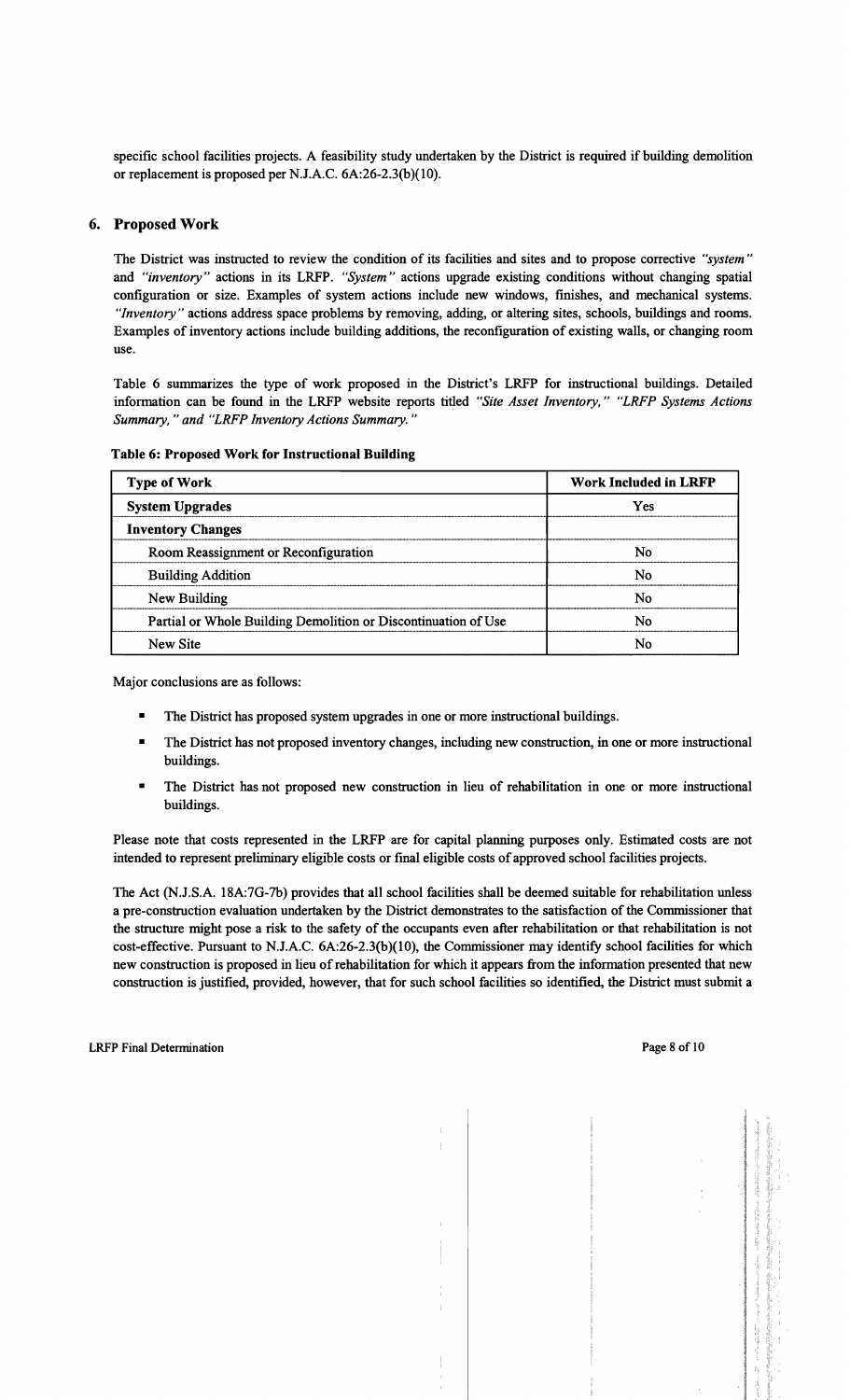feasibility study as part of the application for the specific school facilities project. The cost of each proposed building replacement is compared to the cost of additions or rehabilitation required to eliminate health and safety deficiencies and to achieve the District's programmatic model.

Facilities used for non-instructional or non-educational purposes are ineligible for State support under the Act. However, projects for such facilities shall be reviewed by the Department to determine whether they are consistent with the District's LRFP and whether the facility, if it is to house students (full or part time) conforms to educational adequacy requirements. These projects shall conform to all applicable statutes and regulations.

FINDINGS The Department has determined that the proposed work is adequate for review of the District's LRFP. However, Department approval of proposed work in the LRFP does not imply that the District may proceed with a school facilities project. The District must submit individual project applications with cost estimates for Department project approval. Both school facilities project approval and other capital project review require consistency with the District's approved LRFP.

# 7. Functional Capacity and Unhoused Students After Completion of Proposed Work

The *Functional Capacity* of the District's schools *after* completion of the work proposed in the LRFP was calculated to highlight any remaining Unhoused Students.

Table 7 provides a preliminary assessment of Unhoused Students and Estimated Remaining Maximum Area after completion of new construction proposed in the LRFP, if applicable. Detailed information concerning the calculation can be found in the website report titled *"Functional Capacity and Unhoused Students."* 

|                        | <b>Estimated</b><br>Maximum<br>Approved Area<br>for Unhoused<br><b>Students</b> | Total New<br><b>GSF</b> | Proposed<br>Functional<br>Capacity after<br>Construction | Unhoused<br>Students after<br>Construction | Estimated<br>Maximum Area<br>for Unhoused<br><b>Students</b><br>Remaining |
|------------------------|---------------------------------------------------------------------------------|-------------------------|----------------------------------------------------------|--------------------------------------------|---------------------------------------------------------------------------|
| Preschool (PK)         | 541                                                                             | $\bf{0}$                | 22                                                       |                                            | 541                                                                       |
| Elementary $(K-5)$     | 9,959                                                                           | $\Omega$                | 399                                                      | 80                                         | 9,959                                                                     |
| Middle $(6-8)$         | 4,970                                                                           | 0                       | 186                                                      | 37                                         | 4,970                                                                     |
| $High(9-12)$           | 0                                                                               | $\bf{0}$                | $\Omega$                                                 | 0                                          |                                                                           |
| <b>District Totals</b> |                                                                                 | $\bf{0}$                | 607                                                      |                                            |                                                                           |

Major conclusions are as follows:

- New construction is proposed for the following grade groups:  $n/a$ .
- Proposed new construction exceeds the estimated maximum area allowance for Unhoused Students prior to the completion of the proposed work for the following grade groups: n/a.
- The District, based on the preliminary LRFP assessment, will have Unhoused Students after completion of the proposed LRFP work for the following grade groups: Grades PK, K-5, 6-8.